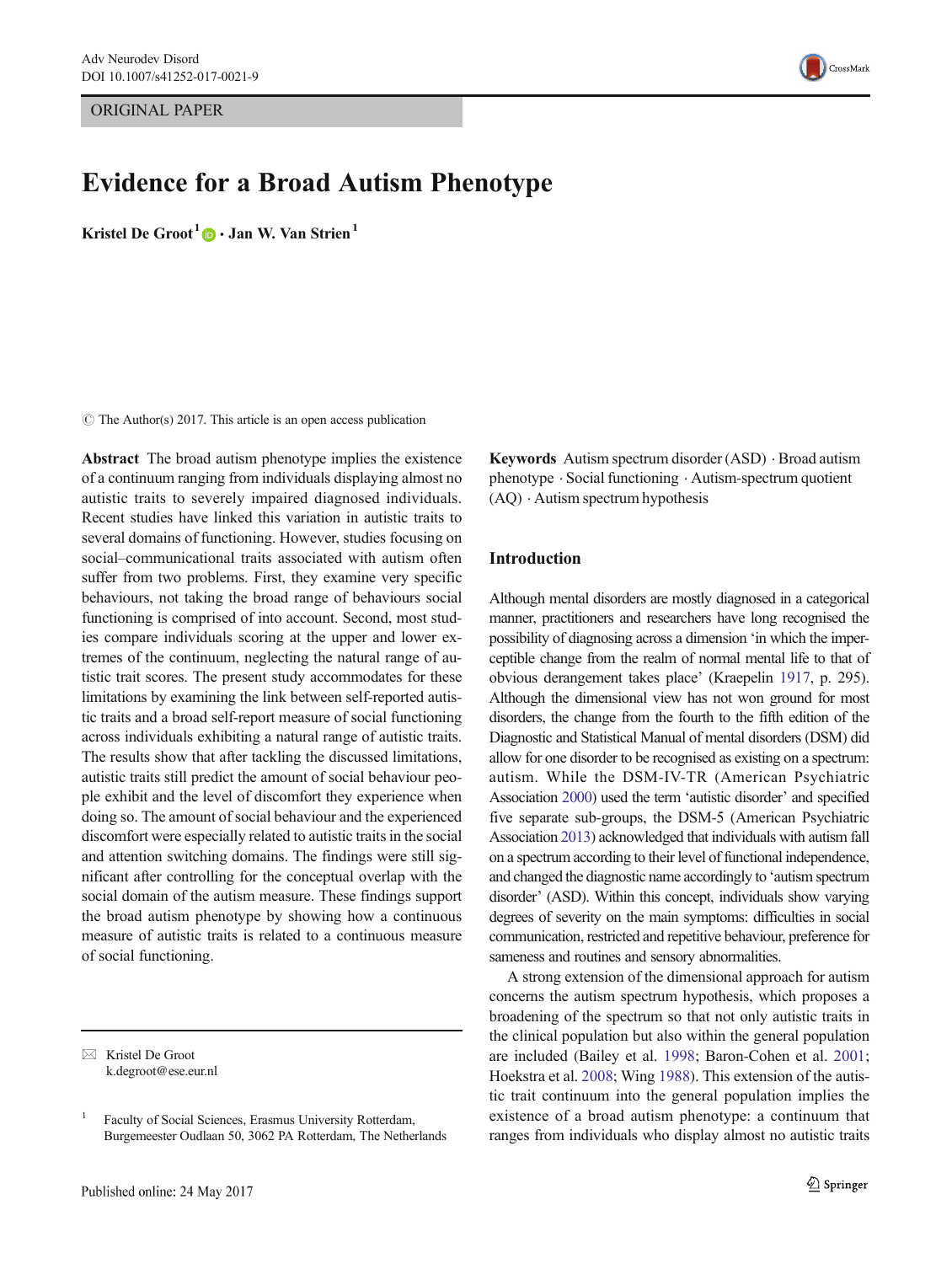to diagnosed individuals who are severely impaired. Every single individual exists somewhere on that spectrum, and the amount of autistic traits one exhibits is hypothesised to be correlated with several domains of functioning, such as cognition, motor skill and social functioning.

The concept of a broad autism phenotype was first suggested by studies indicating that relatives of individuals diagnosed with ASD are more likely to express mild autistic traits, regardless of diagnosis (see Bailey et al. [1998,](#page-10-0) for a review). In addition, autism occurs more often in families of individuals studying or working in fields that depend less on 'folk psychology' (understanding of people's behaviour and intentions) but that do require advanced 'folk physics' (understanding of objects in terms of their mechanical properties), such as engineering, physics and mathematics (Baron-Cohen et al. [1997;](#page-10-0) Baron-Cohen et al. [1998\)](#page-10-0). Further support for the existence of a broad autism phenotype comes from studies focusing on genetics. An epidemiological study by Constantino and Todd [\(2003\)](#page-10-0) showed that relatives of probands with ASD have higher chances of exhibiting autistic symptoms below diagnostic threshold, thereby supporting the proposition that autism is not a discrete disorder. This was confirmed by gene studies indicating that the genetic variants that put an individual at risk for autism are expressed as milder, qualitatively similar characteristics that together form the broad autism phenotype (Piven [2001](#page-10-0); Szatmari et al. [2007](#page-11-0)). What is inherited is not necessarily clinically diagnosable ASD, but a broad phenotype that is characterised by a symptom continuity ranging from typicality to autism. This explains why the disorder itself is not often observed in family members, whereas sub-clinical characteristics are (Bishop et al. [2004;](#page-10-0) Ruta et al. [2012](#page-10-0); Ruzich et al. [2016](#page-11-0); Wheelwright et al. [2010\)](#page-11-0).

Building upon the autism spectrum hypothesis, Baron-Cohen et al. [\(2001\)](#page-10-0) developed a brief, self-administered instrument for measuring the degree to which an adult of normal intelligence possesses autistic traits: the Autism-Spectrum Quotient (AQ). The AQ has given impetus to a large amount of research examining the broad autism phenotype. Many studies show that a higher degree of ASD traits in typically developing (TD) individuals predicts symptoms similar to but milder than those seen in diagnosed patients, thereby supporting the view that autistic traits are continuously distributed throughout the general population. Most of this research has focused on the cognitivebehavioural characteristics found in ASD. Similar to diagnosed individuals (Shah and Frith [1983](#page-11-0), [1993\)](#page-11-0), TD individuals with high-AQ scores are faster and more accurate on tasks measuring visuospatial ability, such as the Embedded Figures Test and the Block Design Task (Grinter et al. [2009;](#page-10-0) Stewart et al. [2009;](#page-11-0) but see Scheeren and Stauder [2008](#page-11-0)). In addition, they perform well on especially the visuospatial items of Raven's Advanced Progressive Matrices, indicating enhanced perceptual functioning (Fugard et al. [2011\)](#page-10-0). Also, Figure-Ground visual skill scores are positively correlated with (not AQ-measured) self-reported autism-like social features (DiCriscio and Troiani [2017\)](#page-10-0). Metaanalytic results also showed superior visual search within the broad autism phenotype (Cribb et al. [2016\)](#page-10-0). Furthermore, TD individuals with more self-reported autistic traits showed a Flanker task interference pattern similar to that of diagnosed individuals, having stronger interference at higher perceptual loads (Bayliss and Kritikos [2011](#page-10-0); Remington et al. [2009\)](#page-10-0). Finally, the bias many individuals with ASD show towards repetitive behaviour and the motor problems that are often observed in ASD also carry over into the general population (Poljac et al. [2012;](#page-10-0) Ridley et al. [2011\)](#page-10-0). However, not all findings are supportive of the autism spectrum hypothesis. Especially studies focusing on the link between executive functioning and autistic traits in TD individuals are inconsistent (Kunihira et al. [2006;](#page-10-0) Maes et al. [2012](#page-10-0); Ridley et al. [2011\)](#page-10-0).

In contrast to the inconsistent findings in linking the amount of autistic traits in TD individuals to their level of executive functioning, studies focusing on the social domain have generally been successful. One example concerns a study on loneliness and social relationships in the broader autism phenotype. Jobe and White ([2007](#page-10-0)) showed that non-clinical students who score higher on the AQ report having shorter duration friendships, lower motivation for making new friends and keeping old friends, and experience more loneliness. Another social skill that has been examined in light of the autism spectrum hypothesis is the capacity to infer someone's disposition, using cues such as facial expression and gaze direction. Focusing on the former, Poljac et al. [\(2013\)](#page-10-0) examined identification and interpretation of facial expressions. They showed that TD individuals with a high-AQ score were less accurate in recognising negative facial expressions, such as anger, disgust and sadness. The high-AQ group also showed decreased sensitivity, as they not only were less accurate but required higher emotional content to recognise the negative emotions as well. No effects were found for positive emotions, such as happiness. These findings were similar to patterns found in individuals diagnosed with ASD (Gross [2004\)](#page-10-0).

The second cue, gaze direction, also proved to be a subdomain of social functioning on which TD individuals with more autistic traits showed results similar to diagnosed individuals. Hudson et al. ([2012](#page-10-0)) examined how good people are at implicitly learning the intentions of others. In the learning phase, participants watched a video of two actors oriented with their face towards the participant. The gaze of the actors was manipulated either to move away from the participant or to approach him or her. Emotion was manipulated as well to make the actors look either happy or angry. By combining these two manipulations, either a positive or a negative disposition towards the participants was conveyed. After the learning phase, participants completed a gaze-cueing task. Individuals exhibiting few autistic traits had implicitly learned the disposition information, as reflected by fast responses on the task. High-AQ individuals on the other hand had not learned about the dispositions, and had therefore not implicitly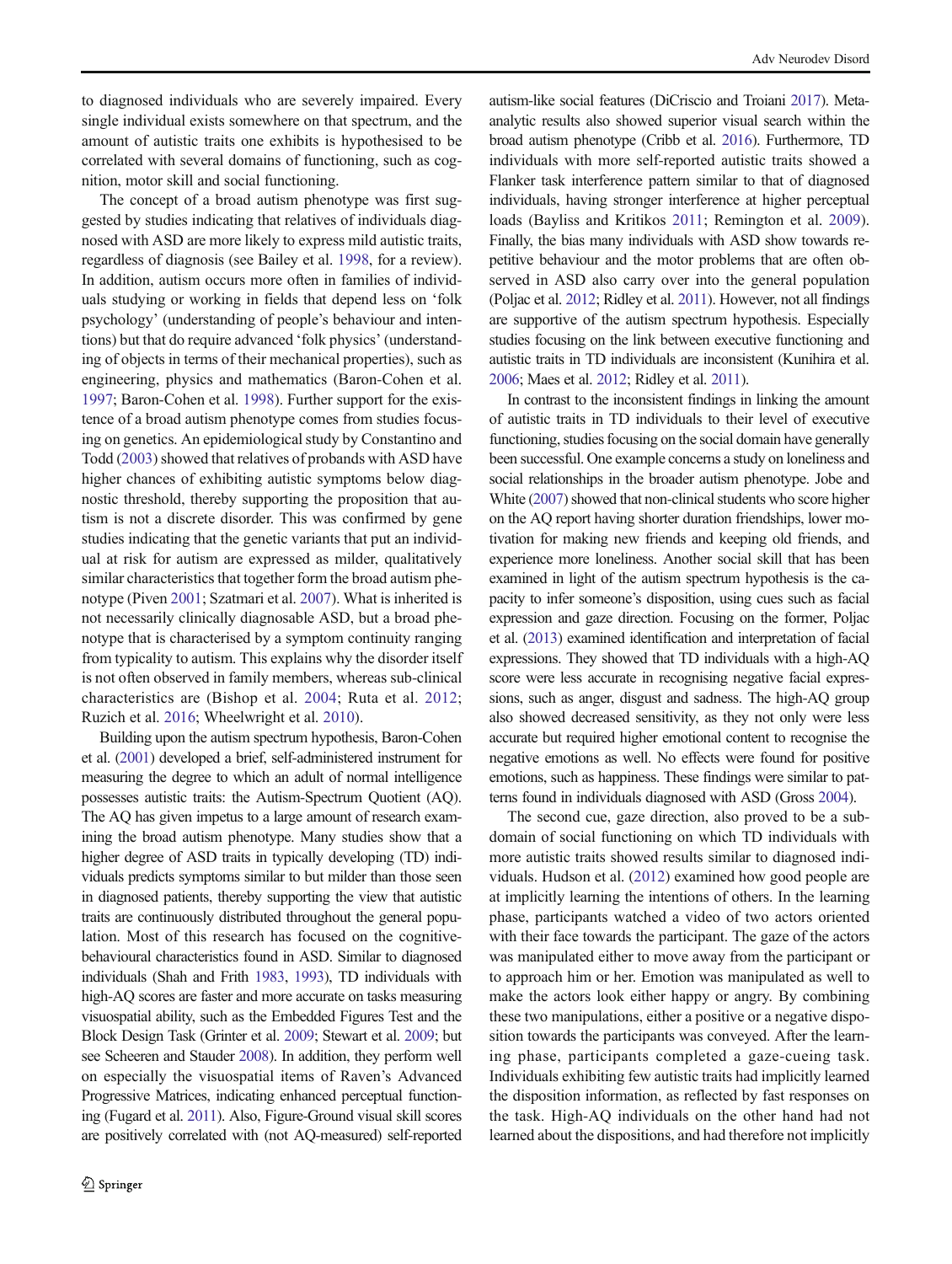acquired social information. A second gaze direction experiment focused more on the difference between low-AQ and high-AQ individuals in reciprocating direct gaze (Chen and Yoon [2011\)](#page-10-0). Participants watched a video in which actors discussed a neutral topic with their gaze either directed towards the camera or averted. Individuals with low AQ scores modulated their gaze as a function of the gaze direction of the actors, indicated by spending more time looking at the direct gaze than the averted gaze. This higher tendency to reciprocate direct gaze was not found in individuals scoring high on the autistic spectrum, as they spent an equal amount of time looking at direct and averted gaze.

Focusing more on overt social behaviours, Kira and Aoyama [\(2006\)](#page-10-0) examined the relationship between autistic traits and educational success in a group of physical therapy students. Groups were determined based on success or failure in a clinical training course that required students to demonstrate social communicational capacities. The difference in AQ score between the two groups was significant, indicating that individuals who failed the course exhibited more autistic traits. In addition, seven out of eight students who had failed the course, and 28 out of 36 students who had passed the course, could correctly be classified as respectively failing or passing based on the amount of autistic traits they exhibited. This meant that, overall, AQ score correctly predicted failing or passing the course in 80% of cases. Another study focusing on overt behaviour used a scenario-based task to examine expressions of pro-social behaviour (Jameel et al. [2014](#page-10-0)). When confronted with a character in need of help, TD individuals with more autistic traits generated less pro-social behaviours, such as co-operating and sharing. When asked to select a response from a set of three possible behaviours (low/medium/high pro-social), individuals with more autistic traits opted more often for the low pro-social and less often for the high pro-social response. A second scenario-based study on the use of social rules confirmed that high-AQ individuals exhibit less pro-social behaviour (Jameel et al. [2015](#page-10-0)). These findings were consistent with studies showing impaired prosocial behaviour in adults (Matson et al. [2012\)](#page-10-0) and children and adolescents (Goodman et al. [2010;](#page-10-0) Russell et al. [2012\)](#page-10-0) from clinical ASD groups.

Although the discussed studies do link autistic traits and social functioning in a TD population, critical evaluation of their methodology reveals that they might in fact not support a broad autism phenotype. First, the studies focus on very specific outcome variables. Social functioning is a broad concept that encompasses all skills that facilitate both verbal and nonverbal interaction and communication with other individuals. This includes outcome variables such as verbal reciprocity, eye contact, pro-social behaviour, initiating contact with others and recognising emotions in others. The full concept is therefore not covered by only taking one specific social skill into account, which is the case for the majority of the discussed studies.

While they intend to focus on the broad autism phenotype, they fail to cover the broad range of behaviours and capacities that together form social functioning, a problem that is aggravated by the already limited number of studies examining the social domain of the broad autism phenotype.

Second, several studies examining the broad autism phenotype do not in fact examine a true broad phenotype but instead look at extremes within the TD population. With respect to studies examining the broad phenotype for social functioning, one study used both a regression and an extreme group approach (Jobe and White [2007\)](#page-10-0), and three out of the seven discussed studies exclusively selected participants from the extreme ends of the distribution (Jameel et al. [2014](#page-10-0), [2015;](#page-10-0) Poljac et al. [2013\)](#page-10-0). This was also the case for 4 of the 10 cognitive, visuospatial, executive and motor function studies mentioned (Grinter et al. [2009](#page-10-0); Kunihira et al. [2006](#page-10-0); Poljac et al. [2012;](#page-10-0) Stewart et al. [2009](#page-11-0)) and for 9 of the 12 studies discussed in a meta-analysis specifically focused on visuospatial ability (Cribb et al. [2016\)](#page-10-0). Instead of using regression or a median split to include all participants, most of these studies examining the broad autism phenotype recruited several hundred participants and used extreme cut-offs or the upper and lower percentiles of these large databases to select TD individuals with respectively very high and very low AQ scores. While this increases the chance of finding significant differences between groups, it raises the question what these studies are actually examining. The failure to take the large middle section of the spectrum into account implies that the autism spectrum is not completely covered. Instead of investigating whether someone with a certain AQ score has less problems in social functioning than someone with a somewhat higher AQ score, it is examined whether someone with an extremely low AQ score differs from someone with an extremely high score, which is not what the autism spectrum hypothesis encompasses. In case of visuospatial ability, it has already been demonstrated that in the existing literature, the superior visuospatial skills found in individuals with ASD are only evident across the broad spectrum when comparing extreme groups of TD individuals (Cribb et al. [2016](#page-10-0)). This indicates that positive findings from studies using extremes do not necessarily replicate when examining a true broad spectrum consisting of a natural range of AQ scores. This could apply to the social domain as well. In addition, focusing on the upper extremes might bring bias into the sample. Individuals who score in the upper percentiles regularly have scores that are equal to those found in diagnosed individuals. If people have not been diagnosed despite of exhibiting many autistic traits, they may possess specific compensatory skills that help them function at a level on which a clinical ASD diagnosis is not suspected. This implies that a high-AQ group might not only quantitatively but also qualitatively differ from other individuals across the spectrum, thereby in fact disproving instead of supporting a broad autism phenotype. However, it must be acknowledged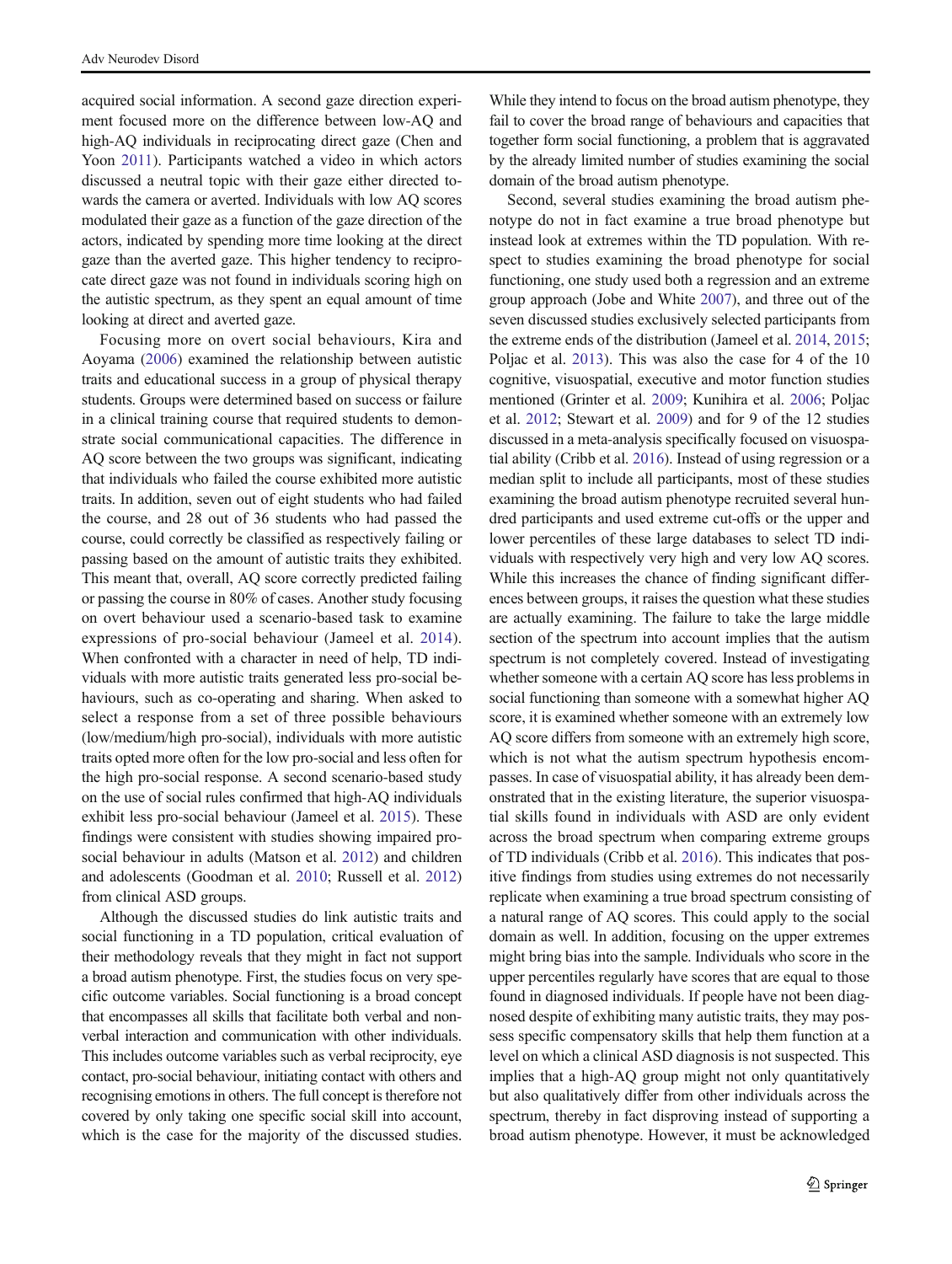that reanalysis of the literature on visuospatial ability shows that removing individuals scoring above a clinical cut-off does not change the pattern of results, with high-AQ individuals and low-AQ individuals still significantly differing from each other (Cribb et al. [2016](#page-10-0)). It is, however, not clear whether this would also be the case for e.g. the social domain.

The present study accommodates for the discussed problems by employing a wider measure of social functioning (thereby solving the limited outcome problem) and by using AQ scores from all recruited TD participants (thereby solving the extreme score problem). Regression analyses were used to determine whether autistic traits across a TD population predict the frequency with which individuals exhibit a broad array of social behaviours and to predict the level of discomfort they experience when doing so. To provide a more finegrained overview of the relationship between social functioning and autistic traits among TD individuals, a separate correlation analysis on all AQ and social functioning sub-sores was performed as well. Based on the discussed studies, both regressions and most of the correlations were expected to yield substantial associations, thereby showing that AQ scores in a TD population are predictive of social functioning.

# Method

## Participants

Participants were 60 TD students from the Institute of Psychology who participated in reward for course credit. The sample consisted of 19 male and 41 female participants with a mean age of  $M = 20.25$  (SD = 1.85), ranging from 18 to 26 years. Informed consent was obtained from all participants included in the study. All procedures performed were in accordance with the ethical standards of the institutional research committee and with the 1964 Helsinki Declaration and its later amendments.

## Procedure

The used questionnaires were part of a larger study examining both behavioural and brain correlates of impairments often seen in ASD. The total experimental session took approximately 90 min, including breaks. Completing the questionnaires was always done first.

## **Measures**

Autism-Spectrum Quotient The Autism-Spectrum Quotient (AQ; Baron-Cohen et al. [2001](#page-10-0)) is a continuous and quantitative self-report measure of autistic traits in adults of normal intelligence. The questionnaire consists of 50 questions, divided into 5 sub-scales of 10 items each: social skill, attention switching, attention to detail, comunication, and imagination. Items are answered on a 4-point Likert-scale: definitely agree, slightly agree, slightly disagree, definitely disagree. Completing all items takes approximately 15 min. Both the original English version of the test and its Dutch translation show satisfactory psychometric properties (Baron-Cohen et al. [2001](#page-10-0); Hoekstra et al. [2008\)](#page-10-0). The original scoring scheme as proposed by Baron-Cohen et al. ([2001](#page-10-0)) is binary, which ignores the degree of agreement or disagreement. In line with Hoekstra et al. ([2008](#page-10-0)), we included all four levels in scoring, which has been shown to improve the reliable range of measurement significantly (Murray et al. [2016\)](#page-10-0). This resulted in a minimum total score of 50 (the individual reports having no autistic traits) and a maximum score of 200 (the individual reports having the full range of autistic traits). As could be expected based on score variability, reliability was better when using the full-range scoring scheme. Cronbach's alpha was  $\alpha$  = 0.82 for the composite score (as opposed to  $\alpha$  = 0.71 using binary scores),  $\alpha = 0.75$  ( $\alpha = 0.55$ ) for social skill,  $\alpha = 0.73$  $(\alpha = 0.65)$  for attention switching,  $\alpha = .63$  ( $\alpha = 0.53$ ) for attention to detail,  $\alpha = 0.62$  ( $\alpha = 0.54$ ) for communication, and  $\alpha = 0.46$  ( $\alpha = 0.28$ ) for imagination. These reliabilities were similar to those found by Hoekstra et al. [\(2008\)](#page-10-0).

Inventory of Interpersonal Situations The Inventory of Interpersonal Situations (IIS; Van Dam-Baggen and Kraaimaat [1986](#page-11-0)) is a self-report questionnaire consisting of 35 interpersonal situations for which participants indicate on a 5-point scale how frequent they perform the described action (I never do - I always do) and how much discomfort they experience when doing so (no discomfort - very much discomfort). The items are split up into five sub-scales: criticising people (seven items), expressing your opinion (six items), giving compliments (four items), initiating contact (five items), and positive self-evaluation (four items). The remaining nine items form a residual category, with items touching upon topics such as saying no to requests from strangers and friends, asking people for help, asking people to return borrowed items, making eye-contact during conversation, asking for further explanation when not understanding something, and asking a friend to do a joint activity. Completing all items takes approximately 15 min. The score range is 35–175 for both the frequency and the discomfort scale. The psychometric characteristics of the questionnaire demonstrated to be good in both clinical and non-clinical samples (Van Dam-Baggen and Kraaimaat [1999\)](#page-11-0). The data from the present study yielded a Cronbach's alpha of  $\alpha$  = 0.90 for the frequency scale and  $\alpha = 0.95$  for the discomfort scale.

#### Data Analyses

Because both measures are the same type (self-report), there is a risk of Common Method Bias (CMB), in which variance in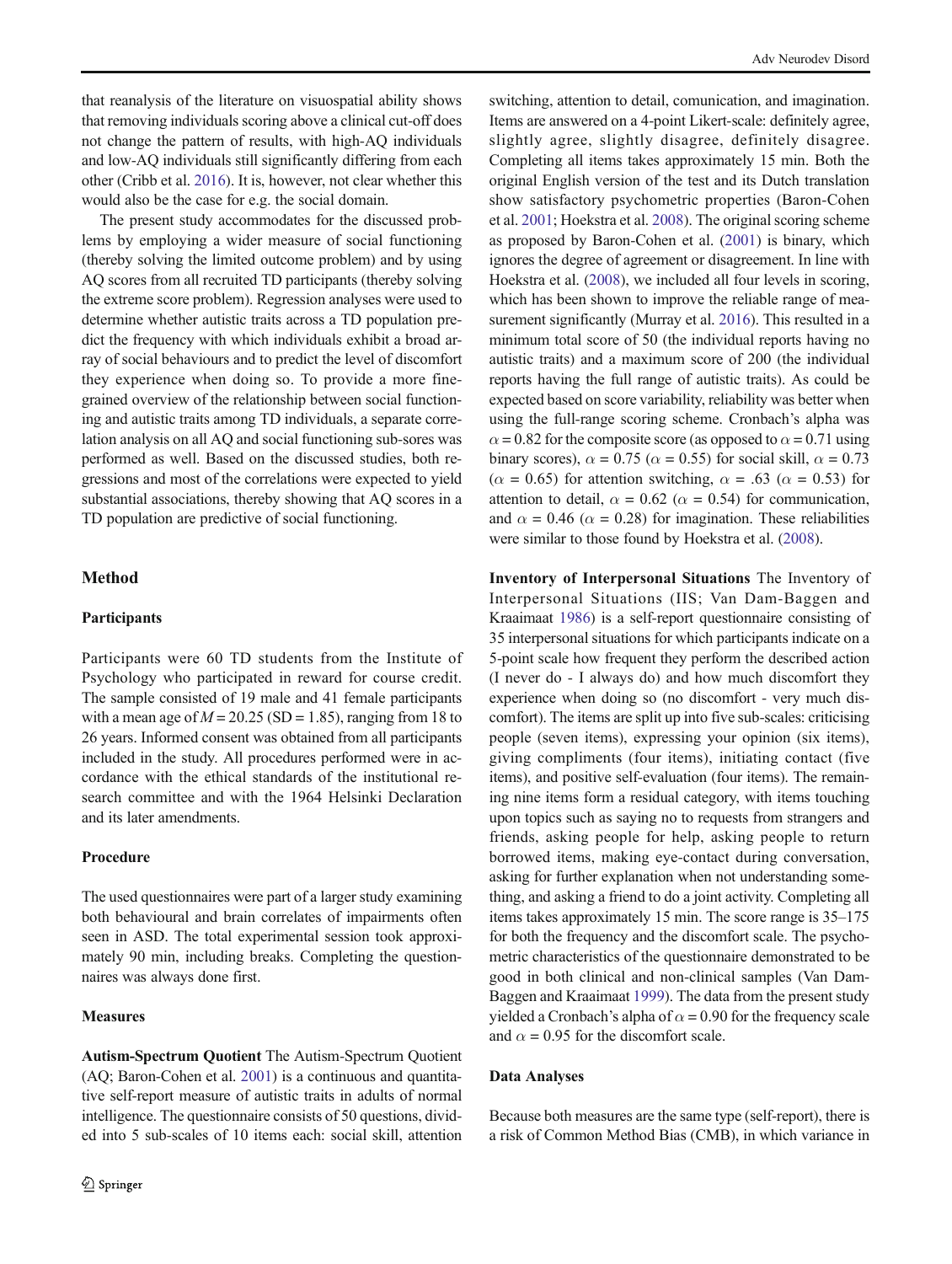the data is attributable to the measurement method instead of the constructs that the measures are hypothesised to represent (Podsakoff and Organ [1986;](#page-10-0) Podsakoff et al. [2003](#page-10-0), [2012](#page-10-0)). This can inflate or deflate correlations, thus leading to types I and II errors (Podsakoff et al. [2003](#page-10-0), [2012](#page-10-0); Williams and Brown [1994](#page-11-0)). Therefore, we first tested for CMB with the use of Harman's single-factor test.

Then, a set of preliminary analyses consisting of t tests and ANOVAs examined whether the AQ and IIS scores differed between gender and median split based AQ groups, with tied scores assigned to the low-AQ group (resulting in unequal group sizes). The median split was primarily performed to compare the present findings with results from previous studies using extreme groups versus medium split based groups.

The broad autism phenotype for social functioning was tested with the use of two hierarchical multiple regression analyses (HMRAs) in which autistic traits predicted social functioning, controlling for age and gender. One regression predicted the reported frequency with which participants exhibited several social behaviours; a second regression predicted the level of discomfort participants reported to experience when doing so. A correlation analysis was performed to offer a more fine-grained overview of the relationship between all AQ and IIS sub-scores.

Across all analyses, an alpha level of  $\alpha = 0.05$  was used. In case of multiple comparisons, alpha was corrected using the Games–Howell procedure. If possible, effect sizes were reported as  $\eta_p^2$  to facilitate comparison.

# **Results**

## CMB

All items (measuring latent variables) were loaded into an exploratory factor analysis. A fixed number of one factor was extracted. This was done separately for the relationship between the IIS frequency items and the AQ items on the one hand, and the IIS discomfort items and the AQ items on the other hand. The unrotated factor solutions were examined. For the analysis involving the IIS frequency items and the AQ items, 14.68% of variance was explained by the single factor. For the analysis involving the IIS discomfort items and the AQ items, this was 20.24%. Since both values were below 50%, we concluded that CMB was not an issue.

#### Preliminary Analyses on the Autism-Spectrum Quotient

The AQ scores ranged from 65 to 127. The distribution was approximately normal as determined by visual inspection of the normal Q–Q plot. Table 1 shows the mean AQ scores and standard deviations per sex and group. Mean AQ score was comparable to findings from other social sciences students samples (Hoekstra et al. [2008](#page-10-0)). The low-AQ group and the high-AQ group did not significantly differ in age,  $t(58) = 1.16$ ,  $p = .250$ ,  $\eta^2_{p} = 0.02$ . The difference in AQ score between men and women was borderline significant,  $t(58) = 1.86$ ,  $p = .068$ ,  $\eta_p^2$  = 0.06, with men having higher scores than women. The median split-based groups significantly differed on AQ score,  $t(58) = 8.51, p < .001, \eta_p^2 = 0.56$ , showing proper AQ score variation within the TD population.

To compare the present group means with the group means used in previous studies, a second composite AQ score and median split were calculated based on the binary scoring scheme used in most studies. The total  $AQ_{binary}$  was  $M = 11.62$  (SD = 4.97). The low-AQ<sub>binary</sub> group had a mean score of  $M = 8.09$  (SD = 2.49); the high-AQ<sub>binary</sub> group had a mean score of  $M = 15.93$  (SD = 3.66). The difference between the groups was 7.84, which was comparable to the difference reported in the study by Hudson et al. [\(2012\)](#page-10-0), 7.60, who also used a median split. It was much smaller than the difference found in studies using extreme values (23.87 in Jameel et al. [2014;](#page-10-0) 24.37 in Jameel et al. [2015;](#page-10-0) 22.31 in Poljac et al. [2013\)](#page-10-0).

# Preliminary Analyses on the Interpersonal Situations Frequency Score

The IIS frequency scores ranged from 84 to 146. The distribution was approximately normal as determined by visual inspection of the normal Q–Q plot. Table [2](#page-5-0) shows the mean IIS frequency scores and standard deviations per sex and group. An independent samples  $t$  test showed that the IIS frequency score of the low-AQ group was significantly higher than the IIS score of the high-AQ group,  $t(58) = 3.49$ ,  $p = .001$ ,  $\eta_p^2$  = 0.17. IIS score did not differ between men and women,  $t(58) = 1.02, p = .311, \eta_p^2 = 0.02$ . Looking closely at the mean scores in Table [2](#page-5-0), it is evident that especially women in the high-AQ group reported exhibiting few social behaviours. This was confirmed by a one-way ANOVA comparing the four groups,  $F(3, 56) = 8.78$ ,  $p < .001$ ,  $\eta_p^2 = 0.32$ . High-AQ women differed significantly from low-AQ women ( $p < .001$ )

| <b>Table 1</b> Mean (SD) AQ scores<br>per gender and group |       | Low-AO               | High-AO                | Total                  |
|------------------------------------------------------------|-------|----------------------|------------------------|------------------------|
|                                                            | Men   | 88.00 $(7.77) n = 7$ | $106.58(8.51) n = 12$  | $99.74(12.22) n = 19$  |
|                                                            | Women | $87.19(8.49) n = 26$ | 104.60 (8.09) $n = 15$ | 93.56 (11.83) $n = 41$ |
|                                                            | Total | $87.36(8.23) n = 33$ | 105.48 (8.18) $n = 27$ | $95.52(12.20) n = 60$  |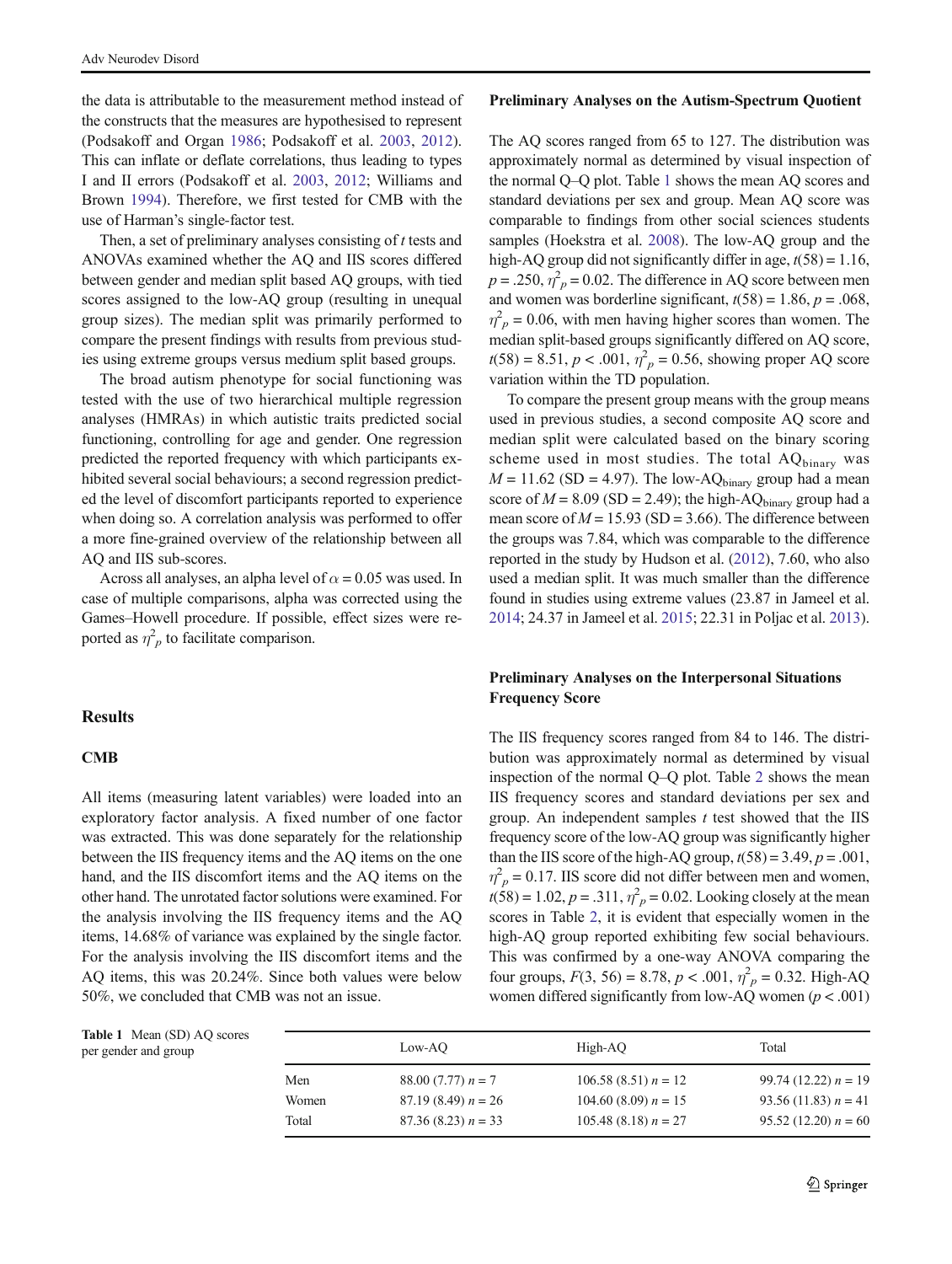<span id="page-5-0"></span>Table 2 Mean (SD) IIS frequency scores per gender and group

|       | Low-AO                  | High-AQ                 | Total                   |
|-------|-------------------------|-------------------------|-------------------------|
| Men   | 117.00 (16.88) $n = 7$  | 116.00 (9.62) $n = 12$  | 116.37 (12.32) $n = 19$ |
| Women | 119.65 (13.84) $n = 26$ | 98.93 (10.96) $n = 15$  | 112.07 (16.24) $n = 41$ |
| Total | 119.09 (14.29) $n = 33$ | 106.52 (13.36) $n = 27$ | 113.43 (15.14) $n = 60$ |

and high-AQ men ( $p = .001$ ), but not from low-AQ men  $(p=.115).$ 

## Preliminary Analyses on the Interpersonal Situations Discomfort Score

The IIS discomfort scores ranged from 44 to 136. The distribution was positively skewed as determined by visual inspection of the normal Q–Q plot. Therefore, all analyses involving the IIS discomfort score were bootstrapped (1000 samples) to calculate corrected confidence intervals. Table 3 shows the mean IIS discomfort scores and standard deviations per sex and group. An independent samples  $t$  test showed that the IIS discomfort score of the low-AQ group was significantly lower than the IIS score of the high-AQ group,  $t(35.43) = 3.16$ ,  $p = .003, 95\%$  BCa CI [6.84, 26.02],  $\eta_p^2 = 0.16$ . In addition, women reported to experience more discomfort than men,  $t(53.93) = 2.45$ ,  $p = .017$ , 95% BCa CI [2.11, 20.13],  $\eta_p^2$  = 0.07. Looking closely at the mean scores in Table 3, it is evident that especially women in the high-AQ group experienced much discomfort. This was confirmed by a one-way ANOVA comparing the four groups,  $F(3, 56) = 9.94$ ,  $p < .001$ ,  $\eta_p^2$  = 0.35. High-AQ women differed significantly from low-AQ women (p = .010, 95% BCa CI [5.67, 45.88]), low-AQ men ( $p = .006$ , 95% BCa CI [8.12, 55.67]), and high-AQ men  $(p = .019, 95\% \text{ BCa CI} [3.49, 46.11]).$ 

# Do Autistic Traits Predict How Often People Exhibit Social Behaviours (IIS Frequency Score) After Controlling for Age and Gender?

The HMRA showed that age and gender together did not significantly contribute to the regression model,  $F(2)$ , 57) = 0.57,  $p = .570$ ,  $R^2 = 0.02$ . A model with AQ score included as well did reach significance,  $F(3, 56) = 9.46$ ,  $p < .001$ ,  $R^2 = 0.34$ . Including AQ score in the model explained an additional 31.68% of variance, which was significant,  $F_{change}(1, 56) = 26.74$ ,  $p < .001$ . The predictor coefficients of both models are shown in Table [4.](#page-6-0) AQ score and IIS frequency score were inversely related to each other: individuals with more autistic traits reported to exhibit less social behaviours,  $t(56) = -5.17$ ,  $p < .001$ . This relationship is shown in Fig. [1](#page-6-0) (solid line).

# Do Autistic Traits Predict How Much Discomfort People Experience When Engaging in Social Behaviours (IIS Discomfort Score) After Controlling for Age and Gender?

The HMRA showed that age and gender together did not significantly contribute to the regression model,  $F(2, 1)$ 57) = 2.10,  $p = .132$ ,  $R^2 = 0.07$ . A model with AQ score included as well did reach significance,  $F(3, 56) = 9.24$ ,  $p < .001$ ,  $R^2 = 0.33$ . Including AQ score in the model explained an additional 26.27% of variance, which was significant,  $F_{change}(1, 56) = 21.99$ ,  $p < .001$ . The predictor coefficients of both models are also shown in Table [4](#page-6-0). Individuals with more autistic traits exhibited more discomfort when engaging in social behaviours,  $t(56) = 4.69$ , 95% BCa CI [0.55, [1](#page-6-0).24],  $p < .001$ . This is also shown in Fig. 1 (dashed line). In addition, being female significantly predicted experiencing more discomfort in both model 1 ( $p = .049$ ) and model 2  $(p=.003)$ .

# Correlating the AQ Scores with the IIS Frequency and Discomfort Scores

Table [5](#page-7-0) shows the correlations between the AQ scores and the frequency with which participants engaged in certain social behaviours and the level of discomfort they experienced when doing so. The AQ imagination scale and the AQ attention to detail scale were barely correlated with the frequency and discomfort scores: for the frequency sub-scales, only 4 out of the 14 correlations were significant; none of the correlations between AQ imagination and attention to detail on the one hand and the discomfort scores on the other hand reached significance. This meant that the frequency of engaging in social behaviours and the accompanying discomfort when doing so were not related to impaired imagination and to a detail-

Table 3 Mean (SD) IIS discomfort scores per gender and group

|       | Low-AO                 | High-AO                   | Total                  |
|-------|------------------------|---------------------------|------------------------|
| Men   | 59.57 (13.60) $n = 7$  | 66.67 (12.48) $n = 12$    | 64.05 (13.01) $n = 19$ |
| Women | 65.69 (10.80) $n = 26$ | $91.47(26.11) n = 15$     | 75.12 (21.67) $n = 41$ |
| Total | 64.39 (11.50) $n = 33$ | 80.44.52 (24.30) $n = 27$ | 71.62 (19.92) $n = 60$ |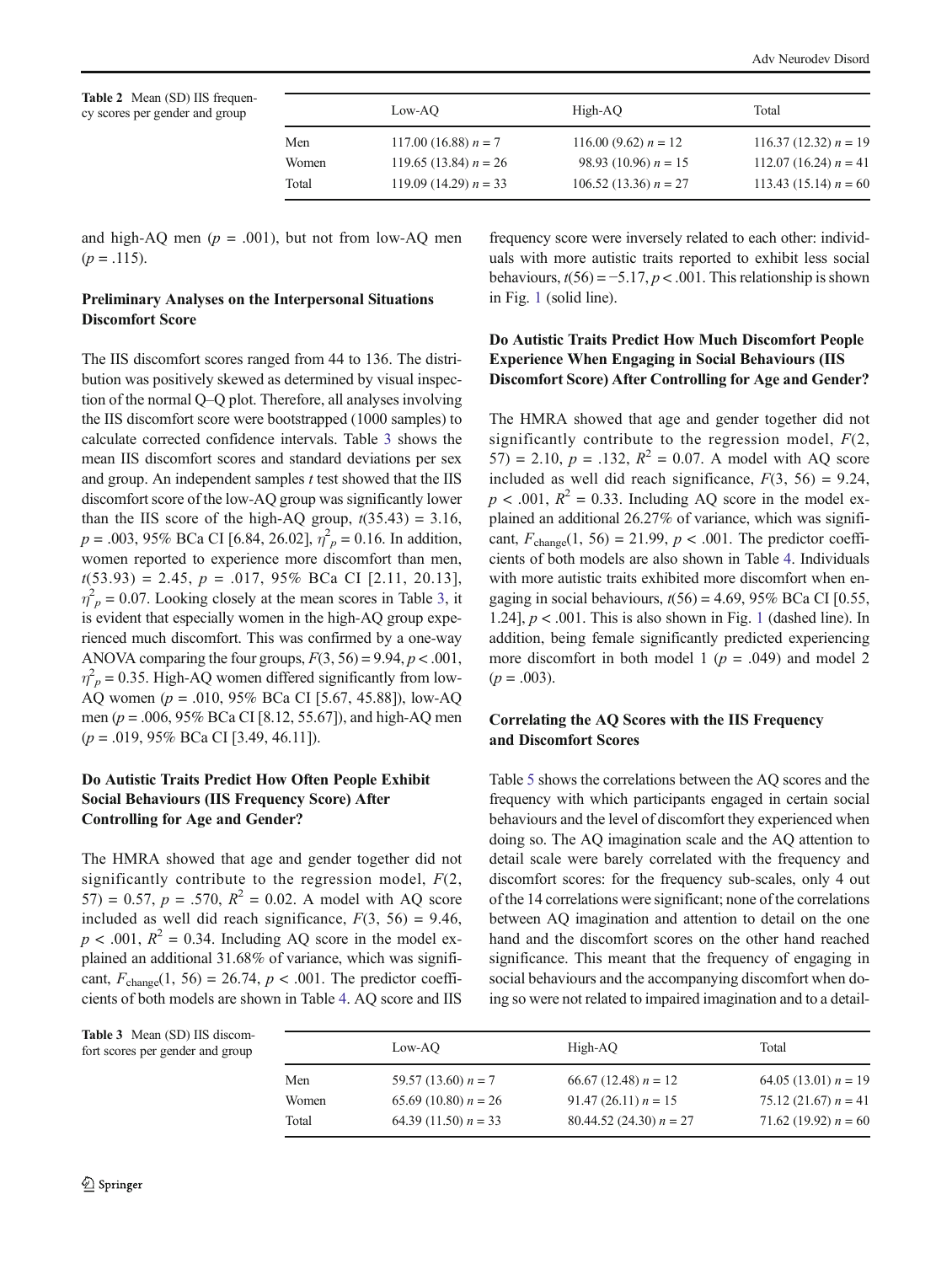<span id="page-6-0"></span>Table 4 Hierarchical multiple regression models predicting IIS frequency and discomfort score

|            |         |          | h       | Beta    | t       | $\boldsymbol{p}$ |
|------------|---------|----------|---------|---------|---------|------------------|
| Frequency  | Model 1 | Age      | 0.36    | 0.04    | 0.32    | .747             |
|            |         | Gender   | $-3.90$ | $-0.12$ | $-0.88$ | .380             |
|            | Model 2 | Age      | 1.84    | 0.22    | 1.89    | .064             |
|            |         | Gender   | $-6.92$ | $-0.22$ | $-1.87$ | .067             |
|            |         | AO score | $-0.75$ | $-0.61$ | $-5.17$ | < 0.001          |
| Discomfort | Model 1 | Age      | 0.26    | 0.02    | 0.18    | .856             |
|            |         | Gender   | 11.36   | 0.27    | 2.01    | .049             |
|            | Model 2 | Age      | $-1.51$ | $-0.14$ | $-1.17$ | .245             |
|            |         | Gender   | 14.98   | 0.35    | 3.06    | .003             |
|            |         | AO score | 0.90    | 0.55    | 4.69    | < 0.001          |

Frequency:  $R^2 = 0.02$  for model 1,  $\Delta R^2 = 0.32$  for model 2 (p < .001); discomfort:  $R^2 = 0.07$  for model 1,  $\Delta R^2 = 0.26$  for model 2 ( $p < .001$ )

focused processing style. Both the frequency scores and the discomfort scores were primarily related to the AQ scores for social skill and attention switching, indicating that a higher level of autistic traits in those domains was related to engaging in less social behaviours and experiencing more discomfort. Most of the correlations between frequency and discomfort scores on the one hand and AQ social skills and attention switching on the other hand were medium  $(r = .30)$  to large  $(r = .50)$ . The frequency of criticising others was not significantly related to any of the AQ scores, having only small  $(r = .10)$  to medium  $(r = .30)$  correlations. However, individuals scoring high on the AQ social skills and attention switching sub-scales did experience more discomfort when criticising others ( $r = .29$  for social skills and  $r = .31$  for attention switching, respectively). A final notable pattern was that of the AQ communication sub-scale, which correlated significantly with the same frequency and discomfort subscales: giving compliments, initiating contact and positive self-evaluation.



Fig. 1 The relationship between autistic traits  $(x-axis)$  and the frequency and discomfort of social behaviours  $(y-axis)$ 

## **Discussion**

The present study extended the research on the broad autism phenotype for social functioning by using a measure that incorporated several sub-domains of social functioning and by including TD individuals who exhibited a natural range of autistic traits. This accommodated for two problems observed in previous studies: only focusing on one specific indicator of social functioning and only including TD individuals with extreme AQ scores.

The present findings show that social functioning varies across the autistic spectrum in a non-clinical population, thereby supporting the notion that individual differences in social functioning are related to the broad autism phenotype. Regression analyses showed that autistic traits within the TD population predict both the frequency with which individuals engage in several different social behaviours and the level of discomfort they experience when doing so, both after controlling for age and gender. Having more autistic traits predicted exhibiting less social behaviours and experiencing more discomfort. In addition, correlation analyses showed that almost all queried social behaviours were related to one or more specific autistic traits. Especially the social skills and attention switching AQ sub-scores were strongly related to many social behaviours and discomfort indicators.

The current findings on the broad autism phenotype are consistent with previous studies linking the amount of autistic traits individuals exhibit to several sub-domains of social functioning, such as initiating and maintaining relationships (Jobe and White [2007](#page-10-0)), recognising facial expressions (Poljac et al. [2013](#page-10-0)), using gaze direction information (Hudson et al. [2012\)](#page-10-0), reciprocating direct gaze (Chen and Yoon [2011](#page-10-0)), displaying social communicational capacities (Kira and Aoyama [2006\)](#page-10-0), and exhibiting pro-social behaviour (Jameel et al. [2014,](#page-10-0) [2015](#page-10-0)). In addition, the current findings provide a stronger test of the broad phenotype than most of these previous studies by covering more social behaviours and by including a more natural range of AQ scores. The fact that the relationship between autistic traits and social functioning remained intact after resolving the limited outcome problem and the extreme score problem supports the existence of a broad autism phenotype.

The finding that both the frequency and the discomfort score were related strongest to the AQ social skill sub-score is not surprising, since this scale shows the largest conceptual overlap with the frequency and discomfort measures. This explanation however implies the risk that the significant result of the regression analyses was caused by only one sub-scale of the predictor overlapping the outcome variable very closely. To rule out this possibility, both the frequency and the discomfort regression analyses were repeated two times. First, the predictor variable was changed into a composite AQ score but without the AQ social skill sub-score included. Though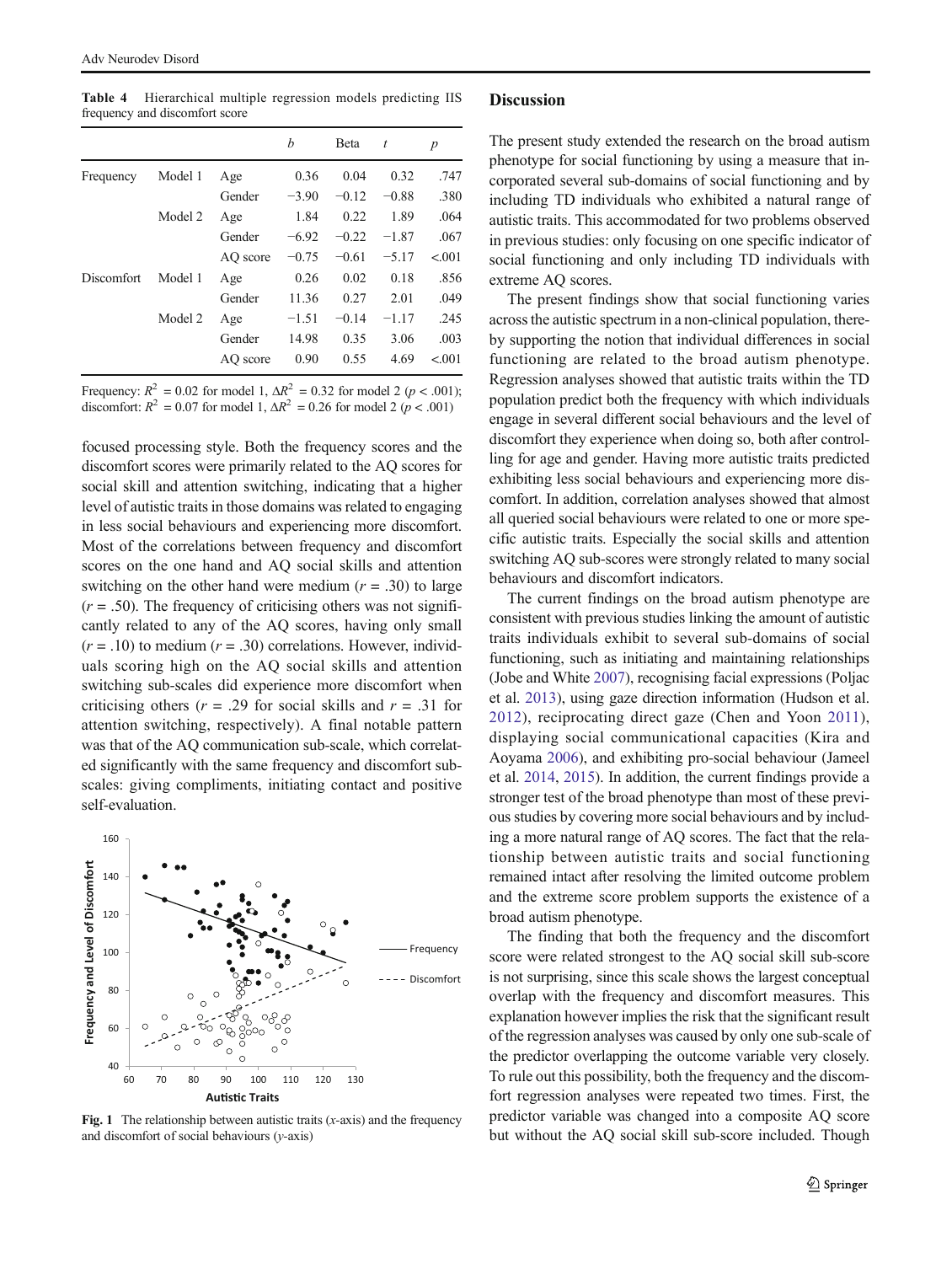Adv Neurodev Disord

<span id="page-7-0"></span>**Table 5** Correlations  $(N = 60)$ between AQ sub-scores and IIS scores for six social functioning scales

|                                  | AQ<br>social<br>skills | AQ attention<br>switching | AQ<br>communication | <b>AQ</b><br>imagination | AQ attention<br>to detail | <b>AQ</b><br>total |
|----------------------------------|------------------------|---------------------------|---------------------|--------------------------|---------------------------|--------------------|
| IIS frequency                    |                        |                           |                     |                          |                           |                    |
| Criticising<br>people            | $-0.14$                | $-0.23$                   | $-0.12$             | $-0.20$                  | 0.04                      | $-0.20$            |
| Expressing<br>opinions           | $-0.38**$              | $-0.24$                   | $-0.10$             | $-0.12$                  | $-0.04$                   | $-0.28*$           |
| Giving<br>compli-<br>ments       | $-0.26*$               | $-0.26*$                  | $-0.35**$           | $-0.23$                  | 0.07                      | $-0.31*$           |
| Initiating<br>contact            | $-0.48*$               | $-0.35**$                 | $-0.29*$            | $-0.02$                  | $-0.05$                   | $-0.38**$          |
| Positive<br>self--<br>evaluation | $-0.41**$              | $-0.37**$                 | $-0.40**$           | $-0.40**$                | $-0.07$                   | $-0.50**$          |
| Residual<br>items                | $-0.37**$              | $-0.30*$                  | $-0.21$             | $-0.37**$                | $-0.29*$                  | $-0.47**$          |
| Frequency<br>total               | $-0.46**$              | $-0.39**$                 | $-0.31*$            | $-0.30*$                 | $-0.10$                   | $-0.48**$          |
| <b>IIS</b> discomfort            |                        |                           |                     |                          |                           |                    |
| Criticising<br>people            | $0.29*$                | $0.31*$                   | 0.11                | 0.05                     | 0.02                      | 0.25               |
| Expressing<br>opinions           | $0.29*$                | $0.27*$                   | 0.04                | $-0.03$                  | < 0.01                    | 0.19               |
| Giving<br>compli-<br>ments       | $0.34**$               | $0.31*$                   | $0.34**$            | 0.23                     | 0.10                      | $0.40**$           |
| Initiating<br>contact            | $0.62**$               | $0.37**$                  | $0.31*$             | $-0.02$                  | $-0.01$                   | $0.41**$           |
| Positive<br>self--<br>evaluation | $0.40**$               | $0.36**$                  | $0.36*$             | 0.14                     | 0.12                      | $0.43**$           |
| Residual<br>items                | $0.43*$                | $0.44**$                  | 0.23                | 0.23                     | 0.13                      | $0.46**$           |
| Discomfort<br>total              | $0.47**$               | $0.42**$                  | 0.25                | 0.11                     | 0.07                      | $0.42**$           |

\* significant at .05 level (two-tailed); \*\* significant at .01 level (two-tailed)

the exact test statistics changed, none of the conclusions from the original analyses as reported in the results section (see Table [4](#page-6-0)) changed. Model 1 was still not significant, and adding the AQ score still significantly improved the prediction into a significant model 2. Thus, by not including the variance caused by the AQ social skill sub-score in the predictor, autistic traits still significantly predicted social functioning. A second test of the influence of the AQ social skill sub-score was done by including the sub-score in the analysis and controlling for it in the regression. The influence of the social skill subscore was clearly seen in that the first model was now significant. However, adding the composite AQ score still significantly improved the prediction.

Just as the social skill sub-scale, the attention switching sub-scale strongly correlated with both the IIS frequency and the discomfort score. Since attention switching can be considered a cognitive rather than a social construct, this finding seems not straightforward. However, there are several reasons

2 Springer

why it is more straightforward than it would seem. First, there is partial conceptual overlap; attention switching does include attention shifts not only between non-social stimuli but also between social stimuli. A clear example is formed by item 10 of the AQ: 'in a social group, I can easily keep track of several different people's conversations'. Related to this, the preference for sameness and the resistance to change characteristic of individuals high on the spectrum are also true for the social domain. Social interactions can be very changeable, which may explain the strong and consistent correlations between the AQ attention switching sub-scale and the IIS scores: dealing with social interaction generally requires the ability to quickly shift attention, and having a higher amount of autistic traits may therefore be related to displaying less social behaviours and experiencing more discomfort when doing so.

The communication sub-scale showed a very specific correlation pattern, correlating significantly with giving compliments and initiating contact and positive self-evaluation for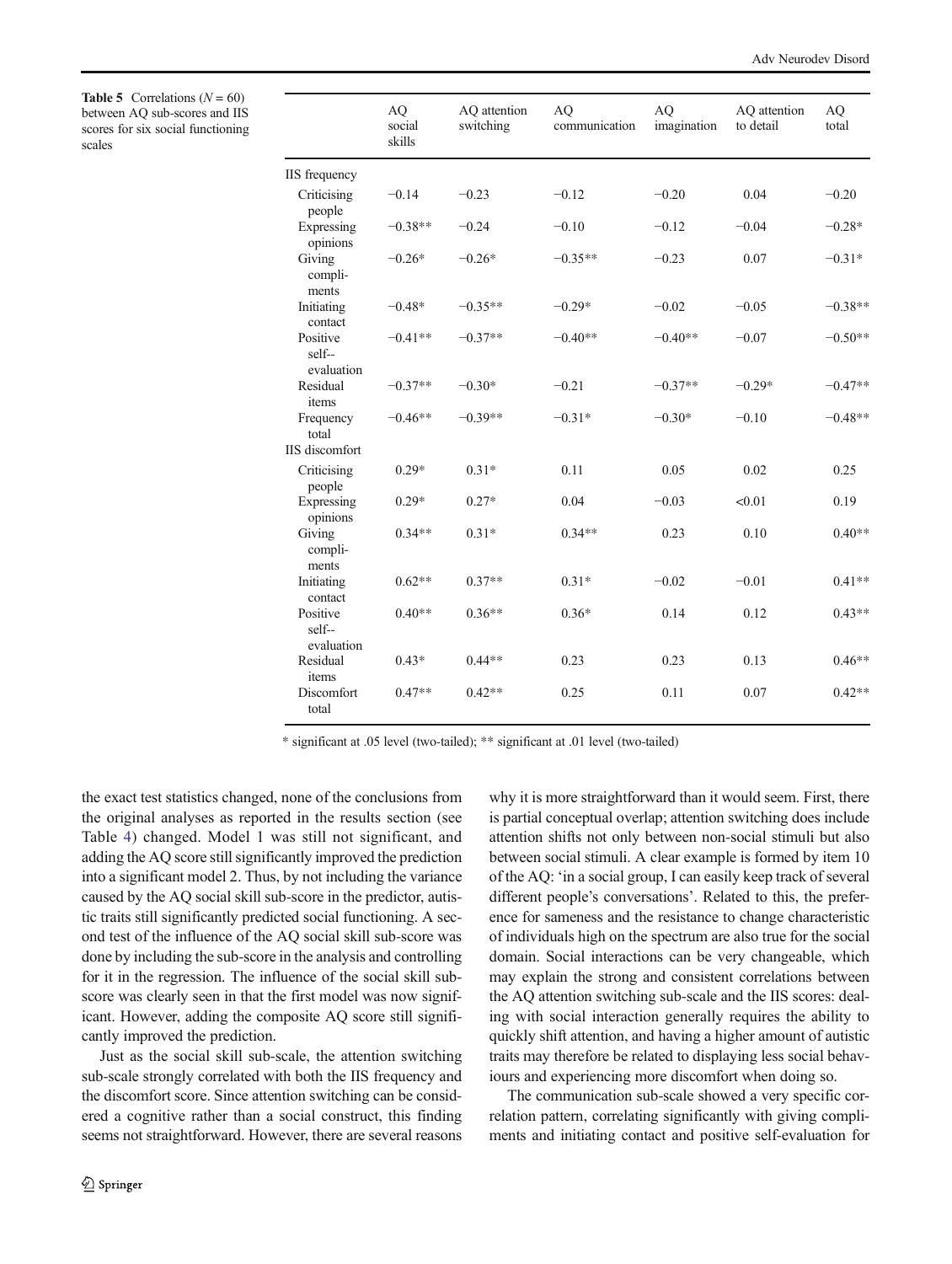both frequency and discomfort. Compared to the nonsignificant correlations (criticising people and expressing opinions), the significant sub-scales seem much more characteristic of the social impairments individuals with ASD generally face, namely social skills focused on 'reading' how others might respond and act in social situations. This supports the validity of the AQ in measuring social skill impairments seen in ASD.

Two AQ sub-scales barely correlated with the IIS frequency and discomfort scores: the imagination and attention to detail sub-scales. The low correlations with the attention to detail sub-scale can be explained relatively easily, since this sub-scale mostly focuses on cognitive rather than social characteristics, and shows little conceptual overlap with the social domain. The low correlations with the imagination sub-scale might arise from the low reliability this sub-scale showed. An alternative explanation touches more upon the core of the imagination concept. While imagination covers combining ideas and information to form a mental image of every entity you can think of, Ten Eycke and Müller [\(2015\)](#page-11-0) state that the general idea of impaired imagination in ASD comes from measurement instruments focusing exclusively on social imagination. This would mean that the reported imagination impairment could also be explained by the social difficulties individuals with ASD exhibit. Ten Eycke and Müller [\(2015\)](#page-11-0) provided early evidence for this hypothesis by examining both person- and object-focused imagination in children, indeed finding support for person-focused imagination impairments but not for object-focused ones. This is consistent with clinical observations of the first author. The findings imply that if the present measure of imagination is less dependent on social imagination, the correlation between social functioning and the imagination sub-score may indeed be low. Close examination of the items of the AQ imagination sub-scale showed that approximately half of the items focuses on social imagination. The other half is more focused on objects or general scenes, for which imagination is not impaired, according to Ten Eycke and Müller ([2015](#page-11-0)). This could explain why the imagination score was not significantly correlated with most frequency and discomfort scores.

One notable finding was not covered by the core hypotheses of the current study: the social functioning of women with higher AQ scores. Women who scored high on the AQ reported exhibiting significantly less social behaviours and experiencing more discomfort. Close examination of these results showed that women who score higher on the autistic spectrum not only are more impaired in social functioning than individuals with less autistic traits but also compared to men with an equal amount of autistic traits. Research on ASD in women indicates that compared to men with ASD, women are less withdrawn and display more TD-like social behaviour (Spek [2013](#page-11-0)). This is often explained by an interaction between societal pressure and compensatory mechanisms. Females are expected to be more social, nurturing and empathetic. This causes girls with ASD to already feel different at a young age, and makes them develop social tricks, such as standard conversation starters and mimicking gaze patterns, in order to live up to those standards (Spek [2013;](#page-11-0) Spek and Goosen [2010](#page-11-0)). Employing these compensatory mechanisms results in relatively successful masking of social-communicative impairments, but demands a lot of (mental) effort, which means that they often require time to recover from social interactions (Spek and Goosen [2013\)](#page-11-0). This latter finding could explain the higher level of discomfort women with higher AQ scores experience: their attempts to mask their social impairments cost effort, which is reflected in more discomfort. In contrast, the present observation of fewer social behaviours in high-scoring women seems to be the opposite of what previous research would predict (Spek [2013\)](#page-11-0). This discrepancy could be explained by the aforementioned societal expectations on social behaviour in women. If women are expected to be more sociable than men, it is possible that women judge themselves against a different standard than men, which leads to lower self-reported estimates of exhibited social behaviours. Men and women then do not differ in the amount of social behaviours they exhibit, but report on this differently because of a societal-induced gender-specific self-report bias. One possibility to avoid this issue could be the use of observation instead of self-report. However, since high-AQ women employ compensatory mechanisms to cover up at least part of their social–communicational deficits, the use of observation would not give an accurate estimate either. Another possibility is presenting participants with a more a clear-cut reporting strategy, such as daily reporting on the exact number of times every social behaviour on the list was performed. Though examining TD women with high-AQ scores was not the central aim of the present study, the finding is notable and should be examined more closely in future studies.

Returning to the general aim of the present study, certain limitations should be discussed. First, the research is completely based on self-report measures. While this does not have to be a problem, it could bring bias into the data, such as the discussed possible societal-induced gender-specific self-report bias with regard to the findings on high-AQ women. However, we also discussed that other measures, such as observation, do not always provide a sufficient fix, since these measures are characterised by their own limitations. Related to this first limitation, we must acknowledge that the AQ in specific might be sub-optimal relative to other selfreport measurements of autism traits. Ingersoll et al. ([2011](#page-10-0)) e.g. showed that the AQ, compared to two other self-report measures, scores worse on internal consistency, proposed factor structure, and criterion validity. However, performing worse did not mean performing bad. In addition, the AQ is the most-used self-report measure for autistic traits in a TD population, making easy comparison between the present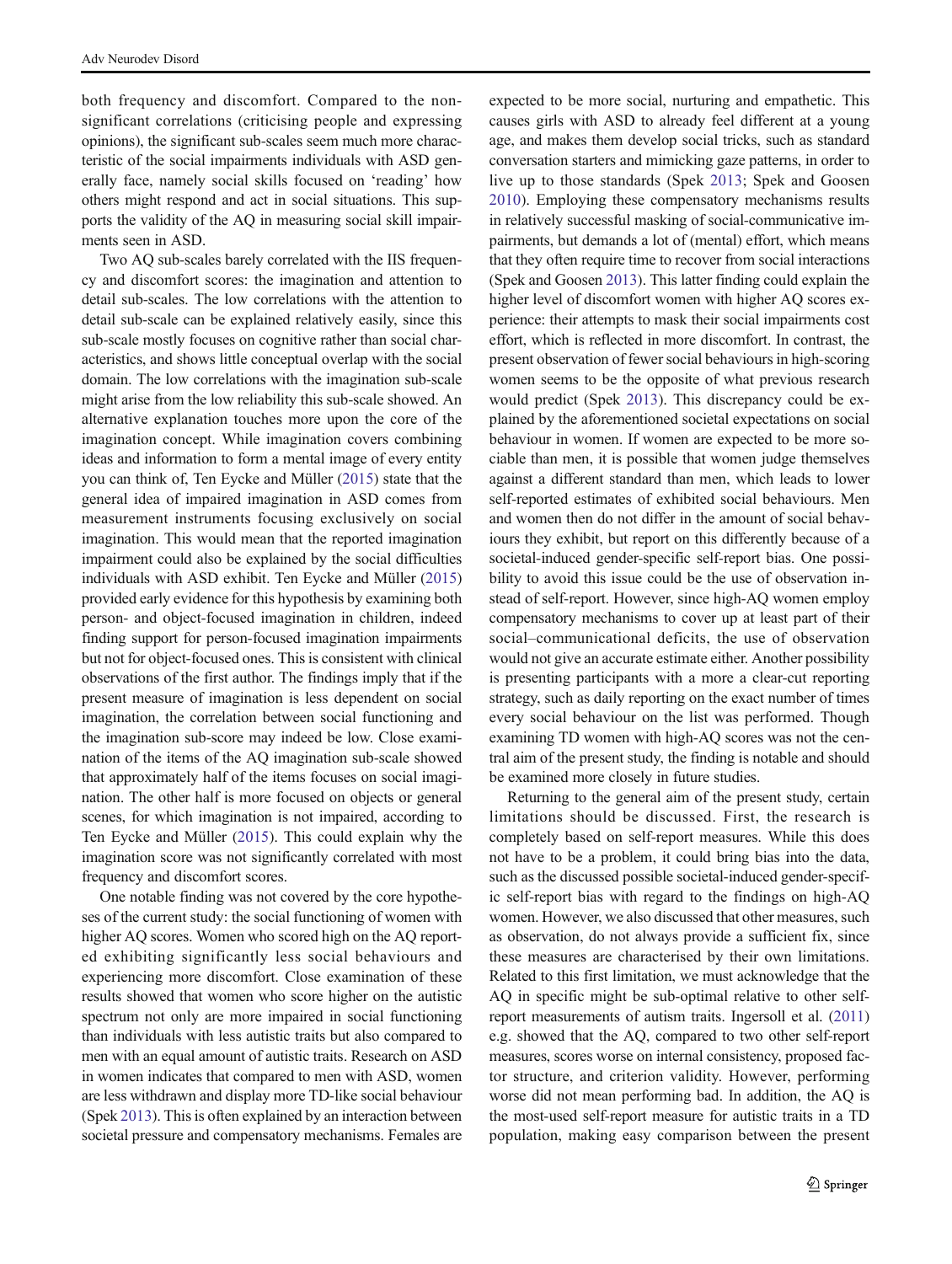<span id="page-9-0"></span>findings and the previous studies on the broad autism phenotype a clear advantage of employing this measure. A third limitation concerns the sample size, which could be argued to be relatively low. Whereas larger samples are indeed generally better, a post-hoc power analysis on the two main regression analyses (assuming an  $\alpha$  error probability of 0.05) showed that both analyses had sufficient power ( $1 - \beta = 0.97$ ). So, the used sample size was certainly sufficient to answer the main research questions. Fourth, we did not examine the whole spectrum, since no clinical individuals were included. Future research should therefore include both a clinical and a non-clinical sample. Last, we must acknowledge that although the present study examined a large part of the social domain, taking several social skills into account and examining both frequency and discomfort, we did not address all different aspects of social functioning. The solution to this is related to the already discussed research paucity on how social skills relate to the broad autism phenotype.

We showed that the broad autism phenotype concept is still supported when taking into account the two limitations of previous research: only covering a limited range of social behaviours and only including participants with extreme AQ scores. Using this knowledge will be more pertinent for the latter than the former limitation. The current study employed a questionnaire so that a broad range of social behaviours could be examined. We certainly acknowledge the importance of looking at specific social skills, and examining a broad range of social behaviours was done mostly because of the limited number of studies on specific social skills available within the literature. As more studies emerge on the relationship between autistic traits and social functioning across a broad spectrum, it will be less necessary to use overarching measures, and it will become more informative to focus on specific social behaviours. However, judging by the research paucity in this area, this may take time.

With regard to the latter limitation, we hope that future studies will continue to explore the broad autism spectrum using an actual range of autistic traits instead of two extremes. However, we acknowledge that the choice of either comparing extreme groups or using a continuous measure in general falls within a broader discussion, in which both options are associated with pros and cons. In their comprehensive evaluation of the benefits and costs associated with using the extreme groups approach, Preacher et al. ([2005](#page-10-0)) mention several reasons for using extreme groups, most importantly costefficiency and increased power. So, the use of extreme groups could be considered in cases where it is not feasible to recruit a full range continuous sample or in areas where the hypothesised effect is small. One should however be careful not to fall victim to post-hoc sub-grouping: obtaining data on both the dependent and independent variable across the full spectrum, but analysing only data from individuals scoring at the extremes (Preacher et al. [2005\)](#page-10-0). This practice does not

improve cost-efficiency, and does not lead to the power improvement associated with the extreme groups approach. Since post-hoc sub-grouping was not the case for the extreme group studies in the social domain discussed in the present article (Jameel et al. [2014,](#page-10-0) [2015;](#page-10-0) Poljac et al. [2013\)](#page-10-0), we can conclude that the extreme groups approach was applied appropriately. However, interpretation of the results of these studies should still take the disadvantages of using extreme groups into account, such as problems associated with regression to the mean (Campbell and Kenny [1999\)](#page-10-0), increased chances of model misspecification because of unwarranted assumptions about linearity (Feldt [1961\)](#page-10-0), reduction of individual differences information, and possibly reduced reliability (Preacher et al. [2005\)](#page-10-0). So, if a continuous approach is feasible within a given research context, we strongly advise applying it. This is true not only for the social domain but for the cognitive and motor domain. If findings in other domains of functioning in ASD are equally supportive of the broad phenotype as the present findings, applying a continuous approach would provide strong proof for the notion of a spectrum covering every single individual. This challenges the traditional, categorical view in favour of a more quantitative approach, and changes the way we approach the concept of normality.

Acknowledgements We thank two anonymous reviewers for their helpful comments on earlier drafts of this manuscript.

Authors' Contributions KdG conceived of the study, participated in its design, performed the measurements and statistical analyses and interpreted the data. JvS participated in the design and coordination of the study, participated in analysing the data and revised the manuscript critically for important intellectual content. All authors read and approved the final manuscript.

Compliance with Ethical Standards Informed consent was obtained from all participants included in the study. All procedures performed were in accordance with the ethical standards of the institutional research committee and with the 1964 Helsinki Declaration and its later amendments.

Open Access This article is distributed under the terms of the Creative Commons Attribution 4.0 International License (http:// creativecommons.org/licenses/by/4.0/), which permits unrestricted use, distribution, and reproduction in any medium, provided you give appropriate credit to the original author(s) and the source, provide a link to the Creative Commons license, and indicate if changes were made.

## References

- American Psychiatric Association. (2000). Diagnostic and statistical manual of mental disorders (4th ed., text rev.). Washington, DC: Author.
- American Psychiatric Association. (2013). Diagnostic and statistical manual of mental disorders (5th ed.). Washington, DC: Author.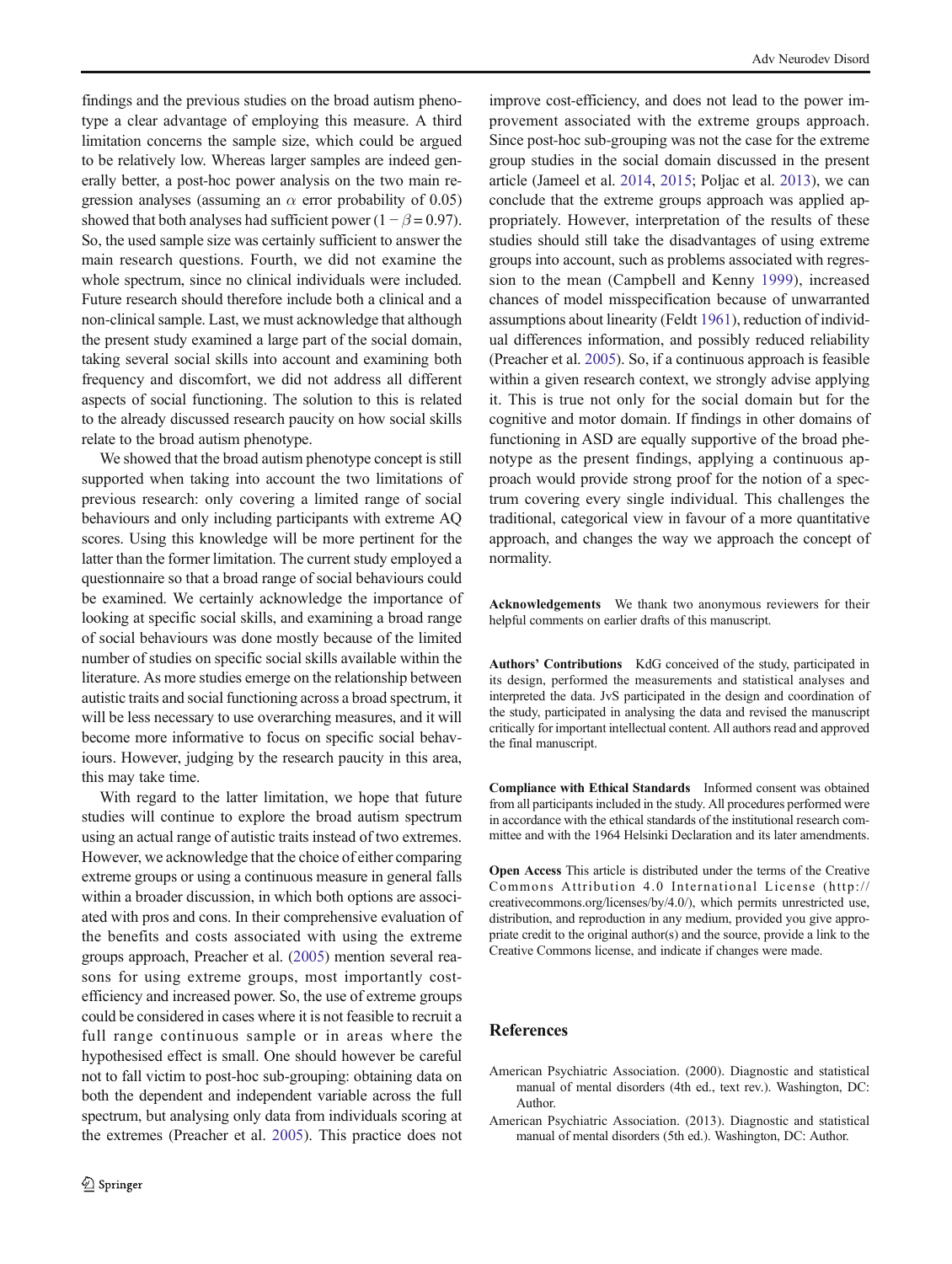- <span id="page-10-0"></span>Bailey, A., Palferman, S., Heavey, L., & Le Couteur, A. (1998). Autism: the phenotype in relatives. Journal of Autism and Developmental Disorders, 28, 369–392.
- Baron-Cohen, S., Bolton, P., Wheelwright, S., Scahill, V., Short, L., Mead, G., & Smith, A. (1998). Autism occurs more often in families of physicists, engineers, and mathematicians. Autism, 2, 296–301.
- Baron-Cohen, S., Wheelwright, S., Scott, C., Bolton, P., & Goodyer, I. (1997). Is there a link between engineering and autism? Autism, 1, 153–163.
- Baron-Cohen, S., Wheelwright, S., Skinner, R., Martin, J., & Clubley, E. (2001). The autism-spectrum quotient (AQ): evidence from Asperger syndrome/high-functioning autism, males and females, scientists and mathematicians. Journal of Autism and Developmental Disorders, 31, 5–17.
- Bayliss, A. P., & Kritikos, A. (2011). Brief report: perceptual load and the autism spectrum in typically developed individuals. Journal of Autism and Developmental Disorders, 41, 1573–1578.
- Bishop, D. V., Maybery, M., Maley, A., Wong, D., Hill, W., & Hallmayer, J. (2004). Using self-report to identify the broad phenotype in parents of children with autistic spectrum disorders: a study using the autism-spectrum quotient. Journal of Child Psychology and Psychiatry, 45, 1431–1436.
- Campbell, D. T., & Kenny, D. A. (1999). A primer on regression artifacts. New York: Guilford Press.
- Chen, F. S., & Yoon, J. M. (2011). Brief report: broader autism phenotype predicts spontaneous reciprocity of direct gaze. Journal of Autism and Developmental Disorders, 41, 1131–1134.
- Constantino, J. N., & Todd, R. D. (2003). Autistic traits in the general population: a twin study. Archives of General Psychiatry, 60, 524– 530.
- Cribb, S. J., Olaithe, M., Di Lorenzo, R., Dunlop, P. D., & Maybery, M. T. (2016). Embedded figures test performance in the broader autism phenotype: a meta-analysis. Journal of Autism and Developmental Disorders, 46, 2924–2939.
- DiCriscio, A. S., & Troiani, V. (2017). Brief report: autism-like traits are associated with enhanced ability to disembed visual forms. Journal of Autism and Developmental Disorders, 47, 1–9.
- Feldt, L. S. (1961). The use of extreme groups to test for the presence of a relationship. Psychometrika, 26, 307–316.
- Fugard, A. J., Stewart, M. E., & Stenning, K. (2011). Visual/verbalanalytic reasoning bias as a function of self-reported autistic-like traits: a study of typically developing individuals solving Raven's advanced progressive matrices. Autism, 15, 327–340.
- Goodman, A., Lamping, D. L., & Ploubidis, G. B. (2010). When to use broader internalising and externalising subscales instead of the hypothesised five subscales on the strengths and difficulties questionnaire (SDQ): data from British parents, teachers and children. Journal of Abnormal Child Psychology, 38, 1179–1191.
- Grinter, E. J., Van Beek, P. L., Maybery, M. T., & Badcock, D. R. (2009). Brief report: visuospatial analysis and self-rated autistic-like traits. Journal of Autism and Developmental Disorders, 39, 670–677.
- Gross, T. F. (2004). The perception of four basic emotions in human and nonhuman faces by children with autism and other developmental disabilities. Journal of Abnormal Child Psychology, 32, 469–480.
- Hoekstra, R. A., Bartels, M., Cath, D. C., & Boomsma, D. I. (2008). Factor structure, reliability and criterion validity of the autismspectrum quotient (AQ): a study in Dutch population and patient groups. Journal of Autism and Developmental Disorders, 38, 1555–1566.
- Hudson, M., Nijboer, T. C., & Jellema, T. (2012). Implicit social learning in relation to autistic-like traits. Journal of Autism and Developmental Disorders, 42, 2534–2545.
- Ingersoll, B., Hopwood, C. J., Wainer, A., & Donnellan, M. B. (2011). A comparison of three self-report measures of the broader autism phenotype in a non-clinical sample. Journal of Autism and Developmental Disorders, 41, 1646–1657.
- Jameel, L., Vyas, K., Bellesi, G., Cassell, D., & Channon, S. (2015). Great expectations: The role of rules in guiding pro-social behaviour in groups with high versus low autistic traits. Journal of Autism and Developmental Disorders, 45, 2311–2322.
- Jameel, L., Vyas, K., Bellesi, G., Roberts, V., & Channon, S. (2014). Going 'above and beyond': are those high in autistic traits less pro-social? Journal of Autism and Developmental Disorders, 44, 1846–1858.
- Jobe, L. E., & White, S. W. (2007). Loneliness, social relationships, and a broader autism phenotype in college students. Personality and Individual Differences, 42, 1479–1489.
- Kira, Y., & Aoyama, H. (2006). The autism-spectrum quotient score of students who failed clinical training. Aino Journal, 5, 51–56.
- Kraepelin, E. (1917). Lectures on clinical psychiatry (3rd ed.). New York, NY: William Wood.
- Kunihira, Y., Senju, A., Dairoku, H., Wakabayashi, A., & Hasegawa, T. (2006). 'Autistic' traits in non-autistic Japanese populations: relationships with personality traits and cognitive ability. Journal of Autism and Developmental Disorders, 36, 553–566.
- Maes, J. H., Vissers, C. T., Egger, J. I., & Eling, P. A. (2012). On the relationship between autistic traits and executive functioning in a non-clinical Dutch student population. Autism, 17, 379–389.
- Matson, J. L., Hattier, M. A., & Turygin, N. (2012). An evaluation of social skills in adults with pica, autism spectrum disorders, and intellectual disability. Journal of Developmental and Physical Disabilities, 24, 505–514.
- Murray, A. L., Booth, T., McKenzie, K., & Kuenssberg, R. (2016). What range of trait levels can the autism-spectrum quotient (AQ) measure reliably? An item response theory analysis. Psychological Assessment, 28, 673–683.
- Piven, J. (2001). The broad autism phenotype: a complementary strategy for molecular genetic studies of autism. American Journal of Medical Genetics, 105, 34–35.
- Podsakoff, P. M., MacKenzie, S. B., Lee, J., & Podsakoff, N. P. (2003). Common method biases in behavioral research: a critical review of the literature and recommended remedies. Journal of Applied Psychology, 88, 879–903.
- Podsakoff, P. M., MacKenzie, S. B., & Podsakoff, N. P. (2012). Sources of method bias in social science research and recommendations on how to control it. Annual Review of Psychology, 63, 539-569.
- Podsakoff, P. M., & Organ, D. W. (1986). Self-reports in organizational research: problems and prospects. Journal of Management, 12, 531– 544.
- Poljac, E., Poljac, E., & Yeung, N. (2012). Cognitive control of intentions for voluntary actions in individuals with a high level of autistic traits. Journal of Autism and Developmental Disorders, 42, 2523–2533.
- Poljac, E., Poljac, E., & Wagemans, J. (2013). Reduced accuracy and sensitivity in the perception of emotional facial expressions in individuals with high autism spectrum traits. Autism, 17, 668–680.
- Preacher, K. J., Rucker, D. D., MacCallum, R. C., & Nicewander, W. A. (2005). Use of the extreme groups approach: a critical reexamination and new recommendations. Psychological Methods, 10, 178–192.
- Remington, A., Swettenham, J., Campbell, R., & Coleman, M. (2009). Selective attention and perceptual load in autism spectrum disorder. Psychological Science, 20, 1388–1393.
- Ridley, N. J., Homewood, J., & Walters, J. (2011). Cerebellar dysfunction, cognitive flexibility and autistic traits in a non-clinical sample. Autism, 15, 728–745.
- Russell, G., Golding, J., Norwich, B., Emond, A., Ford, T., & Steer, C. (2012). Social and behavioural outcomes in children diagnosed with autism spectrum disorders: A longitudinal cohort study. Journal of Child Psychology and Psychiatry, 53, 735–744.
- Ruta, L., Mazzone, D., Mazzone, L., Wheelwright, S., & Baron-Cohen, S. (2012). The autism-spectrum quotient—Italian version: a cross-